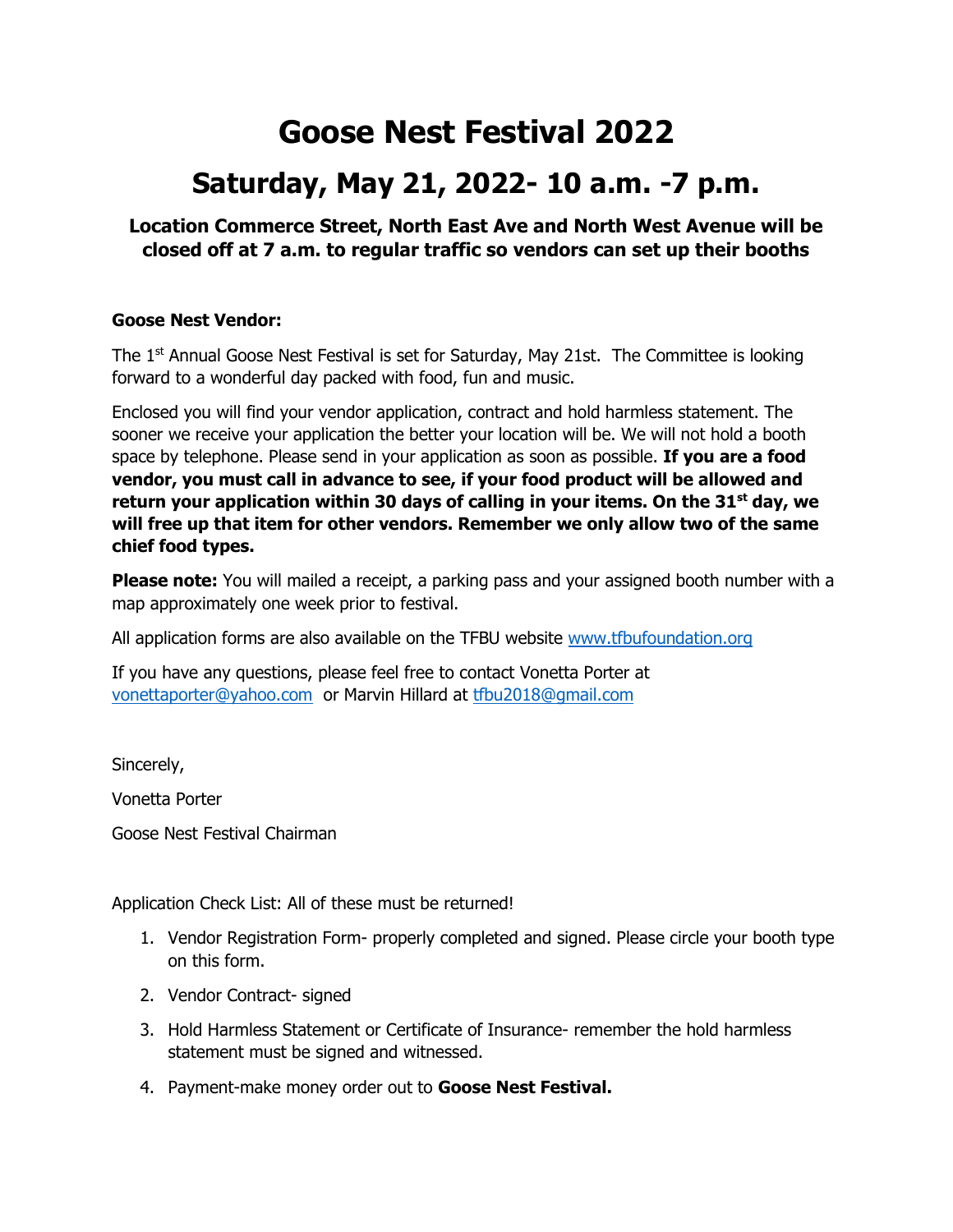## **Vendor Contract**

Please read carefully and return with application to

Vonetta Porter, PO Box 334, Oak City, NC 27857

- 1. Oak City N.C. Goose Nest Festival 2022 will be held Saturday, May 21st. This is an outdoor Festival.
- 2. The Goose Nest Committee reserves the right to make all final decisions.
- 3. The Goose Nest Committee reserves the right to determine suitability and approval of all items entering festival grounds.
- 4. No alcoholic beverages will be allowed or sold during festival.
- 5. The Goose Nest Committee reserves exclusive rights to the Festival name and logo and use thereof and no items may be sold displaying logo without prior permission form the Goose Nest Committee.
- 6. A certificate of liability insurance form or the completed hold harmless statement must be returned with your application.

Rules and Regulations for ALL Vendors:

- 1. Only those individuals who fill out the application, paid their fees, provided a certificate or liability or signed a hold harmless and received by the Goose Nest Committee will be allowed to display and sell.
- 2. Spaces are provided for the exclusive use of applicant and only for the activity approved by the Goose Nest Committee.
- 3. Booth spaces allocated with be 12 x12. Food booth space allocated will be 12 x 12. All booth structures must be within the confines of the allotted space. **NO** tables, chairs, electrical cords, etc. will be provided. Exhibitors shall arrange food, art/craft/commercial booths so that it will not interfere or obstruct view of other booths. Spaces will be assigned to contribute to overall concept of festival Fee covers the entire festival hours on Saturday.
- 4. Electricity is available on a first come basis. The Fire Chief/Assistant Chief or the Goose Nest Committee reserve the right to inspect and approve your equipment. You will be limited to one plug-in to a 110 regular outlet and maximum of 15 amps.
- 5. Any exhibitor who needs to POWER ANYTHING other than lights must bring a generator and specify on the application they will be bringing one. Quiet generators are recommended. Please bring adequate extensions cords and anything else that may be needed so the generator can be located in a place that is away from your booth space in the event that it is too loud or a nuisance to neighboring vendors.
- 6. Exhibitors are responsible for setting up their own booths. This an outdoor festival. Please come prepared to cover your merchandise in the event of rain.
- 7. The Goose Nest Committee reserves exclusive right to separate booths by types of Food/Arts & Crafts/Commercial Display and Non-Profit Organization and Commercial, as it feels in the best interest of the festival.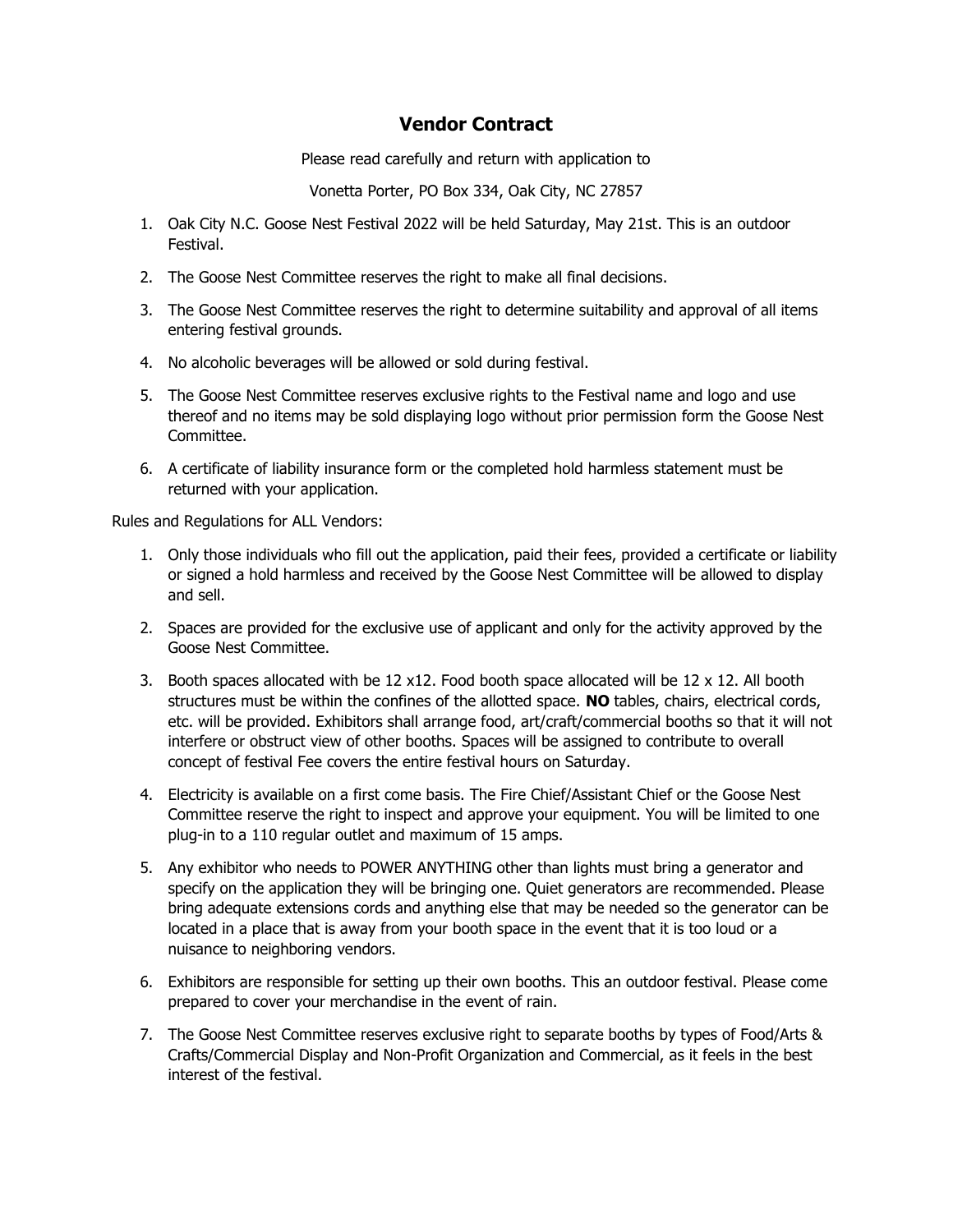- 8. All vendors will be furnished with one parking pass to be visibly displayed on the rearview mirror or dash. This pass will allow admittance to the vendor parking area. You will be mailed a map, entry permit and assigned a booth number prior to the festival.
- 9. All booths are expected to be attractive.
- 10. Silly string and poppers or any product of the same nature will NOT be sold during this event.
- 11. The sale of items that can release projectiles will NOT be sold during this event. Examples: slingshots, blowguns, or paint ball guns, etc. The Martin County Sheriff Department will be enforcing this as well as the Goose Nest Committee.
- 12. Please help keep trash in proper receptacles. Vendors are responsible for putting their trash in the provided containers.
- **13. All vendors must return your application forms by April 11th. All applications received after April 11th will be charged a \$25 late fee. All applications must be received by April 28, 2022.**
- 14. NO REFUNDS will be given.
- **15.** The Goose Nest Committee will not hold any booth space without payment.
- **16.** The Goose Nest Committee, The Town of Oak City or any event sponsor are not liable for any claims for damage, injury or loss arising out of or in connection with use of space or grounds in this festival.
- **17.** All sales end at 6 p.m. Booths are to be vacated as soon as possible and no later than 6:30 p.m.

#### **Food Vendors**

- 1. The Goose Nest Committee reserves the right to approve all foods. Only two booths offering the same type foods will be allowed. You may not sell any items not listed on your vendor application. The decision of the Goose Nest Committee will be final. All Food Vendors are required to abide by the rules and regulations developed by Martin County Health Department and the Oak City Fire Chief.
- 2. It is your responsibility to have at all times an approved fire extinguisher inside your booth.
- 3. The Town of Oak City and the Committee will provide trash receptacles. Please help keep areas clean and free of debris.
- 4. No open fires are permitted in the festival area.
- 5. Waste Industries will provide a container for all brown water and grease disposal. No brown water or grease is to be into the storm water drains.

#### **My signature on this festive rules form verifies that I have read and understand the foregoing contract of participation.**

**\_\_\_\_\_\_\_\_\_\_\_\_\_\_\_\_\_\_\_\_\_\_\_\_\_\_\_\_\_\_\_\_\_\_\_\_\_\_\_\_\_\_\_\_\_\_\_\_\_\_\_\_\_\_\_\_\_\_\_\_\_\_\_\_\_\_**

Print Name **Signature Constanting Science Constanting Constanting Constanting Constanting Constanting Constanting Constanting Constanting Order** 

#### **KEEP A COPY OF THIS FORM FOR YOUR INFORMATION**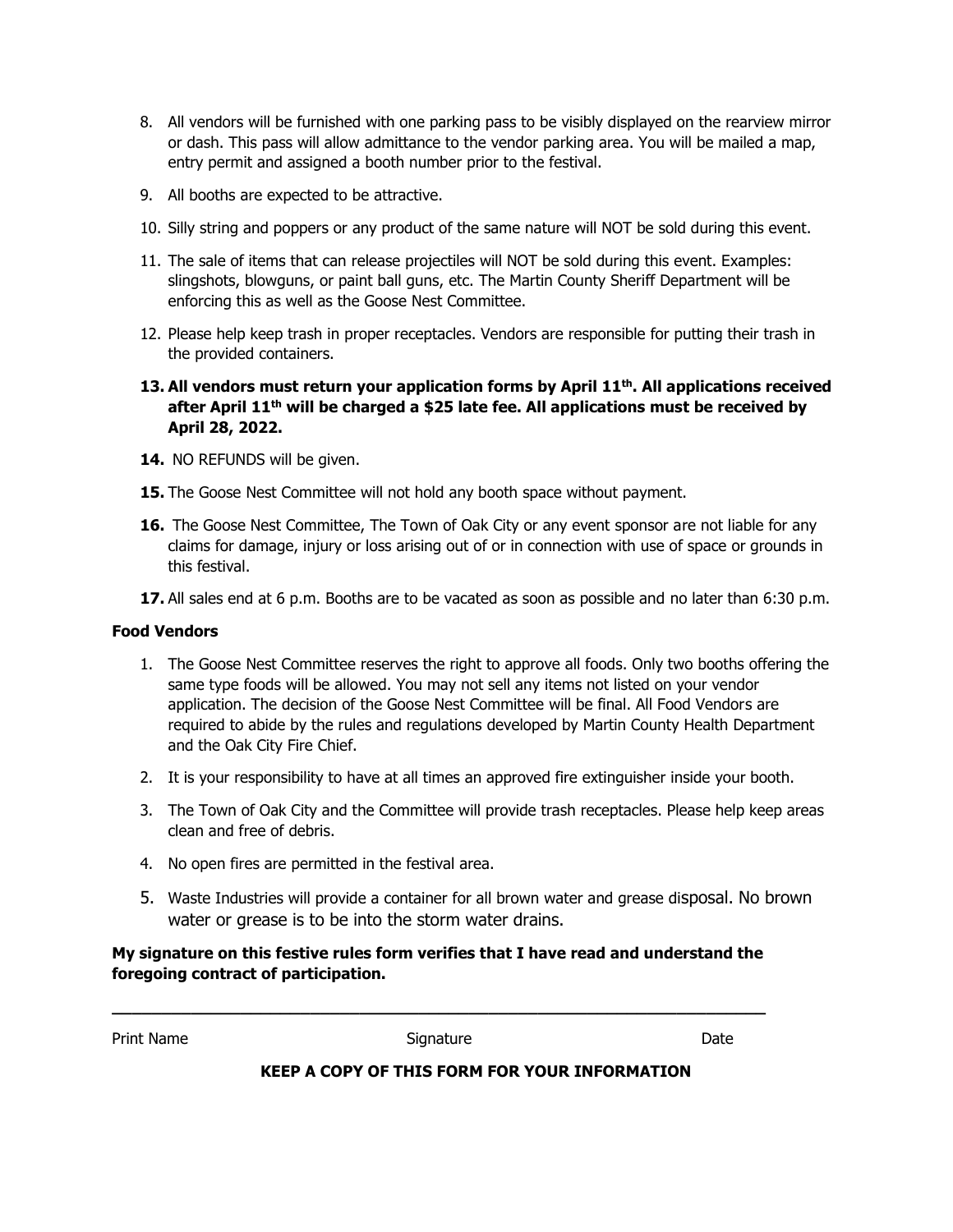## Oak City North Carolina Goose Nest Festival 2022

### **May 21, 2022**

#### **Vendor Registration Form**

Inquiries regarding vendor information should be directed to Vonetta Porter P.O. Box 334, Oak City, NC 27857 or email at [vonettaporter@yahoo.com](mailto:vonettaporter@yahoo.com) or Marvin Hillard at [tfbu2018@gmail.com](mailto:tfbu2018@gmail.com) . All Martin County checks need to be made payable to: Goose Nest Festival and mailed to the above address. (All applicants from outside Martin County must have certified check or money order)

| Food Vendor 12 x 12 Booth Space                                        | $@$ \$100.00 |  |  | $\mathsf{\$}$             |  |
|------------------------------------------------------------------------|--------------|--|--|---------------------------|--|
| All other Vendors $12 \times 12$ Booth Space $\textcircled{a}$ \$35.00 |              |  |  | <u> 1989 - Andrea Sta</u> |  |

**\*Limited spaces available. Please call to confirm availability before mailing application. Total \$ \_\_\_\_\_\_\_\_\_\_\_\_\_\_**

**IMPORTANT NOTE FOR ELECTRICITY USERS: Electricity is provided primarily for lighting. You will be allowed to use** 

**ONE receptacle with a 15-amp load. Receptacles are available on a first come first serve basis. You must specify on the registration form EXACTLY what you will be using for and the appropriate amp use. This will help with the over load of circuits. Anything not listed above will not be permitted. The Town of Oak City will be inspecting the electrical use should a problem arise.**

**If you need to POWER ANYTHING other than lights, you must bring a generator and specify on the application you will be bringing one. Quiet generators are recommended. Please bring adequate extension cords and anything else that may be needed so the generator can be located in a place that is away from** 

**Use this area to describe in detail what products you be selling and what your booth will look like. If you are a commercial vendor, using a tent or other large construction give the approximate height. You may attach a picture if appropriate.** 

**your booth space in the event that is too loud or a nuisance to neighboring vendors.**

**By sending in this registration form and signing the bottom, I agree to hold members of the Goose Nest Festival Committee, the Town of Oak City and Oak City Town Commons harmless.** 

 **Signature of Responsible Party**

**\_\_\_\_\_\_\_\_\_\_\_\_\_\_\_\_\_\_\_\_\_\_\_\_\_\_\_\_\_\_\_\_\_\_\_\_\_\_\_\_\_**